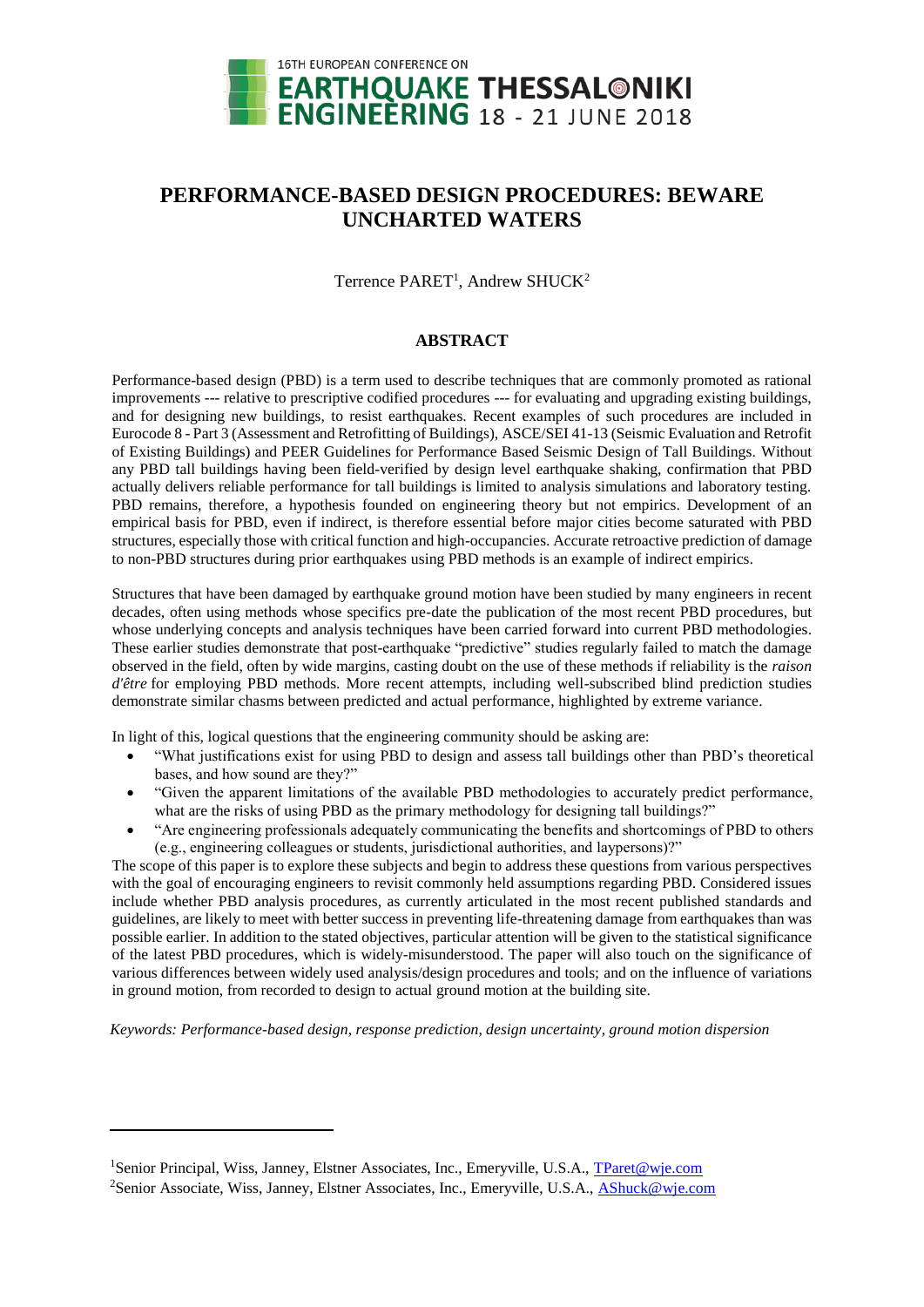# **1. INTRODUCTION**

Over the years, we have consistently urged caution with regard to the growing application of formalized performance-based design (PBD) methods for design and assessment of important or significant structures (Searer et al. 2008; Freeman et al. 2008; Paret et al. 2011). With the skylines of major cities in regions of high seismicity quickly becoming dominated by PBD structures, many of which have, given the absence of field verification during extreme events, "experimental" lateral force resisting systems, the need for caution is quite urgent. Yet as the construction of PBD structures is proliferating. the engineering profession appears to now be so enamored with the PBD paradigm that it can neither remember its past nor see beyond the glare of PBD.

From its humble beginnings and through very recent times, structural engineering has always been rooted in empirics. At its heart, structural engineering is applied empirics even more than it is applied science. Structural advances throughout the last millennium were largely founded on incrementally extending long-established precedent, essentially relying on past performance of what worked and what did not, i.e. empirically-derived proof-of-concept. This is especially true for structures whose primary role was to support gravity loads. Laboratory testing, another avenue for empirically deriving proofsof-concept wherein designed structural components or assemblages are subjected to controlled loading regimens and their behavior is observed and measured, became central to the advancement of engineering for gravity, wind and earthquake loading in the last century. Such laboratory experimentation was the backbone that enabled, for example, the development of the diversity of structures and structural types that fostered the growth of twentieth century cities. Also in the last century, empirical study of structural performance in the aftermath of earthquakes, wherein the primary characteristics of the structures under scrutiny are more or less known but the loading to which they were subjected was uncontrolled, came to underlie the late twentieth century development of improvements in engineering and construction technology for earthquake resistance. Without question, empiricism is not just at the root of engineering, it is the thread from which the cloth of engineering is woven. Yet today, the earthquake engineering profession is rushing headlong away from empirics, the only proven means for establishing engineering truth to a reasonable degree of certainty, toward PBD. We continue to advise caution: when we stray from empirics, we stray into uncharted waters.

The "experimental" earthquake-resisting systems on which so many of today's performance-based structures rely often have little or no empirical basis; they are theoretical constructs made real by investors, developers, engineers and contractors who, other than the engineers, are all largely unaware of the lack of empirical underpinning of those constructs and their explicit reliance on highly idealized simulation to show they work. Outside of this inner circle, few know that the "experiment" that makes these structures truly "experimental" is expected to come long after they are constructed --- when they are someday subjected to a design-level earthquake shaking, long after the engineers responsible have left the scene. In this way, we are unfairly experimenting with the lives of the individuals who will occupy these structures as well as with the communities that rely on them --- communities whose planning and permitting-agencies are as seemingly enamored with derring-do and growth as they are ignorant of these structures' lack of empirical underpinning. To make matters even worse, a disproportionate share of these skyline-dominating performance-based structures have high occupant loads and/or critical lifeline functions, like stadiums or bridges. While laboratory studies of the nonlinear behavior of some of the components of these systems under idealized conditions have been conducted in many cases, validation of system-wide performance of the majority of these has never been attempted in any laboratory, neither private nor public nor mother nature's, whose earth-shaking potential we estimate with only wispy basis. It would be a stretch to characterize many of these systems as mere incremental steps built upon prior experience with similar proven strategies for earthquake resistance: many of these systems, since they do not resemble anything that has ever been relied on before to resist earthquakes, would have been beyond imaginable to nearly all of us 20 years ago. Under these circumstances, it is hard to argue that extra precaution is unmerited, yet from the authors' perspective, extra precaution is being meted out in miniscule doses. What will it take to bring to the forefront of the PBD discussion that there is a wide chasm between what we are actually doing as a profession and what we say to society we are doing?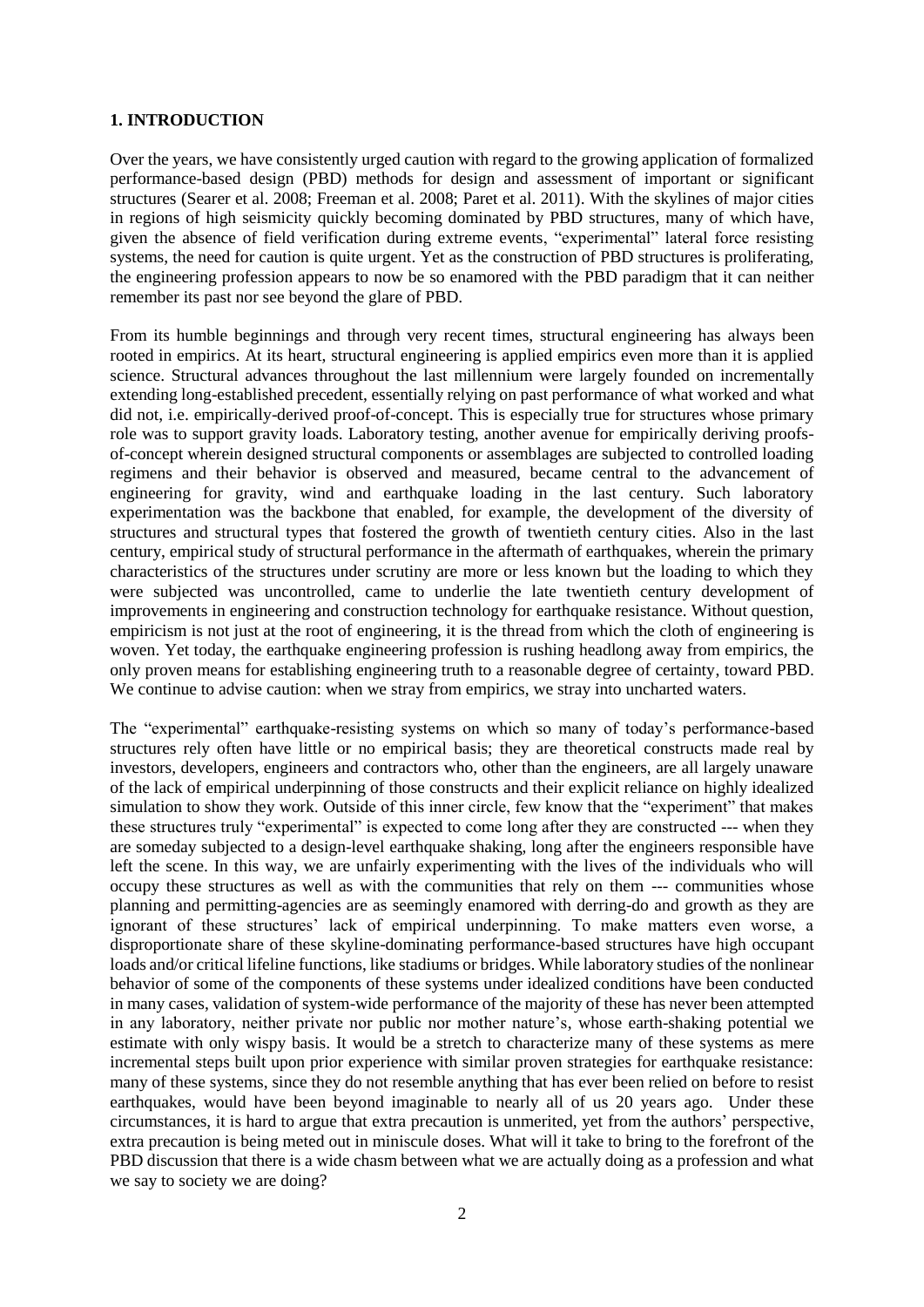# **2. IT IS IMPRUDENT TO INSINUATE THAT WE CAN FORECAST HOW OUR BUILDINGS WILL RESPOND TO FUTURE LARGE EARTHQUAKES --- FIVE REASONS WHY**

# *2.1* **Reason One:** *Published studies using common industry analysis methods routinely fail to generate reliable and accurate predictions of earthquake damage to real structures.*

Over the decades, leading practitioners and researchers have conducted studies, in hindsight, to try to analytically post-predict damage that had actually occurred to real buildings during real earthquakes (Alali et al. 1995; ATC 1996; Bayhan, Gülkan 2011). The goal of these studies was to see if damage that was observed to have occurred during an earthquake could have been predicted analytically with sufficient advance knowledge of the structure and with recordings of actual earthquake ground shaking and structural response. Because structural engineers are not prescient, we will never have such knowledge in advance of the design of any actual PBD structure, so these studies represent a betterthan-best-case scenario with respect to the information available at the time of design. Design of a PBD structure requires engineers to be able to generate accurate blind predictions, not merely predictions in hindsight using data that does not exist during the design process.

One of the earliest recordings, the El Centro earthquake, was used as a basis for seismic "predictions" for many years until the San Fernando, Loma Prieta and Northridge earthquakes of 1971, 1989 and 1994 provided a wealth of new recordings. Notable buildings that have been evaluated and published include the following: Imperial Service Building (Rojahn, Mork 1981), Olive View Hospital (Murphy et al. 1973), Holiday Inn (PEER 2005), Oakland building (Freeman, Paret 2000), and similar buildings in three cities in Turkey (Bayhan, Gülkan 2011), but numerous other published studies exist documenting attempts by academics and practitioners to predict real earthquake damage after-the-fact (ATC 1996; Alali et al. 1995).

In essentially every one of these studies the computer analysis was not able to accurately corroborate the observed damage, although the primary damage mechanisms were, in many cases, identifiable. Some promising results were achieved, but the promising aspects resulted only from iteratively generating and refining the analyses to achieve predictions that matched observations made after the earthquake. The iterative process was assisted by close examination of the recorded building response which revealed certain features of the building response characteristics that were not obvious a priori. These characteristics included an initial fundamental period that was shorter than initial modelling indicated, and which resulted from the structural model having neglected to account for certain nonstructural elements, closing of gaps between masonry infill and columns, as well as portions of the structure that contribute significantly to lateral stiffness (e.g. the contribution of concrete slabs to the stiffness of the horizontal framing elements). Examination of the recorded response motion, which would of course not be available during design of a PBD structure, was therefore necessary to identify the lapses in the model. When these and other observations were accounted for, the analysis could be interpreted as generating predictions that were reasonably close to the observations, but this highlights the difficulty of predicting the actual performance of a building without having the actual input and building response time histories.

The authors know of no published instance in which an a priori analysis of a building was able to generate results that closely matched damage generated by a prior earthquake, despite these published studies being generated by leaders of the profession. Moreover, the studies most often employed structural analysis models that were assembled with reasonable care in a commercial engineering office that from time to time might be engaged in performance-based engineering design; thus, they are representative of what must be presumed to be a standard of care equal or exceeding that which would be exercised during the design of an important PBD structure. Each participant in these studies most typically had access to reasonable representations of the ground motions to which the actual structures had been subjected, with the ground motion input taken directly from nearby recorded motion being or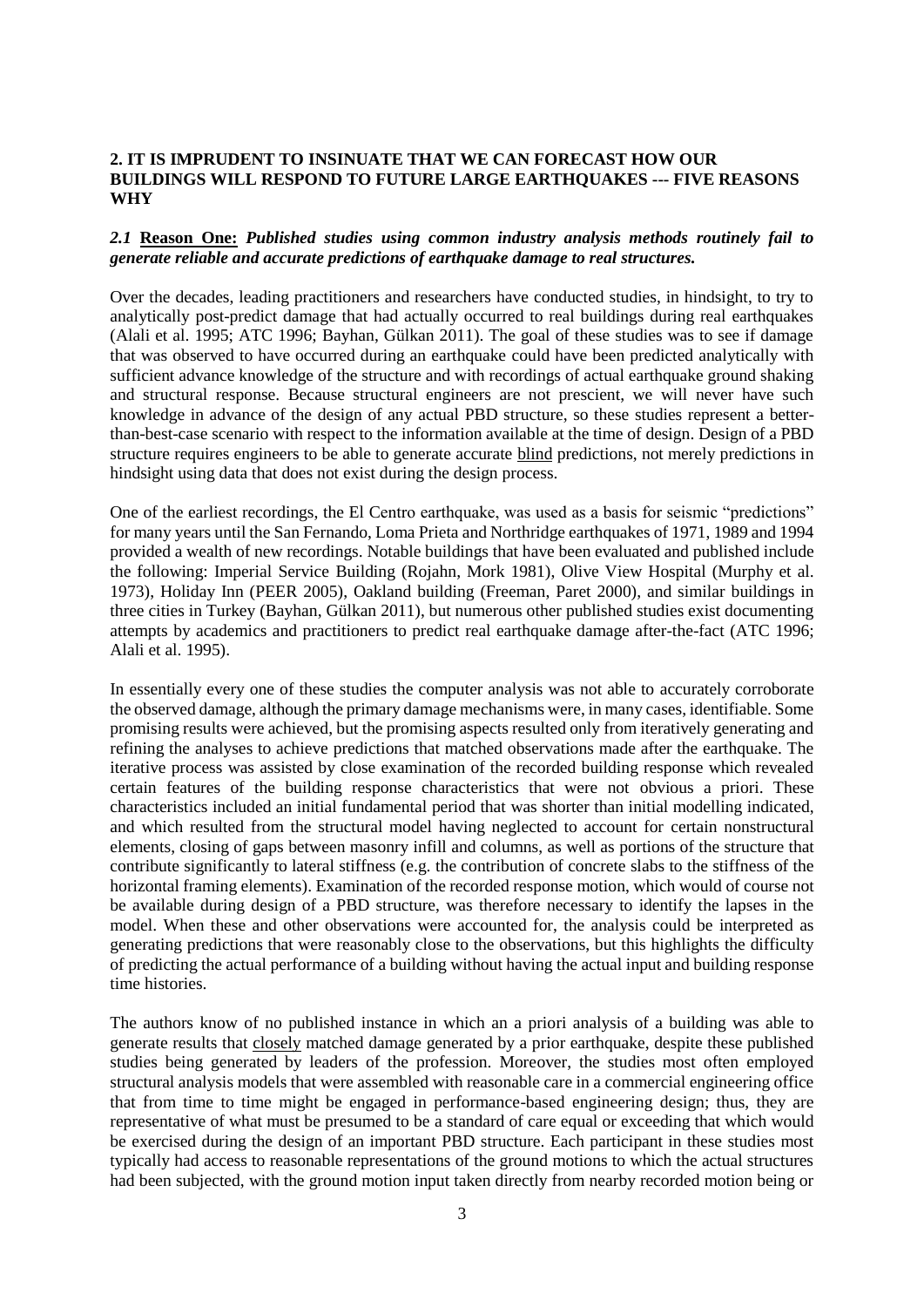developed by a leading seismologist specifically to translate available recorded motions to the site of the buildings being studied, and the analytical methods employed were either those selected by the leading engineering professionals who were conducting the studies, or specific methods assigned by the studies' expert panels for the purpose of vetting state-of-the-art procedures. The studies employed the construction drawings for the building, often supplemented by field measurements and observations of the actual construction in the development of structural models. Most importantly, these studies had advance detailed knowledge of the actual behavior and damage to these structures as documented after the earthquakes. Gülkan's study outshines the others in its elegance in that its subjects were three nearly identical buildings in different parts of Turkey that had each been subjected to relatively intense ground shaking from three different earthquakes, and nearby recordings of ground motions from those earthquakes were available and used in the study, but still the accuracy of the predictions of even global performance left much to be desired (Bayhan, Gülkan 2011).

In short, none of these analytical studies accurately predicted the documented structural behavior of their subject buildings, thus failing the dispositive test of whether the profession is up to the task of predicting earthquake damage in real structures, either blindly or with full advance knowledge of the ground shaking input, the structural configuration and details, and the structure's response. To be clear, and fair, all of the studies referenced displayed some degree of predictive ability, but those abilities were always wanting. For example, in some cases the critical story levels were identified, but often not consistently, and the specific elements damaged most critically, or the correct failure modes, were rarely identified. However, as the engineering profession is prone to do, the outcomes were typically characterized in the studies themselves as "glass half full" success stories rather than "glass half empty" failures, though the predictive outcomes were often dismal.

Characterizations of this type suggest that as a profession we have lost sight of the big picture and strayed from our mission, which is to provide the public with earthquake-safe structures. While it is true that the poor predictive ability demonstrated by the cited studies sets before us an imperative to direct our intellectual might to improve the accuracy of our damage predictions, this situation also presents us with a moral dilemma. The question before us is not really whether the sanctioned PBD methods (as employed in a practitioner's environment) are sufficiently robust to be able to proclaim that the methods have some modest predictive ability, but rather, whether we can morally justify building cities of gloriously architected and performance-based engineered structures --- all the while proclaiming that the structures and their occupants are earthquake-safe. If our designs are based on the same analysis methods as the studies cited, but are without benefit of the full advance knowledge that benefited the aforementioned studies (which themselves proved our inability to predict what had already happened), then how do we justify selling the false promise of earthquake safety that is embodied by the PBD paradigm?

# *2.2* **Reason Two:** *Blind prediction contests are objective evidence of the failings of our predictive abilities*

Over the past decade, blind prediction contests of a variety of structural types have been sponsored by a number of entities. In principle, blind prediction contests involve laboratory-built structures that are subjected to known excitation on a shake table. Prior to subjecting the structure to the excitation, the contest sponsors release all known relevant design parameters to the subscribed expert prediction teams, including the time histories of the shake table motions that the structures will be subjected to. Although there have only been relatively few such contests whose results have been well-disseminated, these have been well-advertised and well-subscribed with a significant number of expert practitioners and academic teams participating. The expert teams have typically employed some of the most sophisticated seismic response prediction software available and predictive methods that are far more detailed than those typically employed in common design practice. It would therefore not be an overstatement to characterize these contests as representing the very best attempts at response prediction that the structural engineering profession can offer. It would also not be an overstatement to characterize these contests as the most objective measure available of our collective ability to predict seismic response since the contest is "blind", i.e. the participants have no opportunity to adjust their model to more closely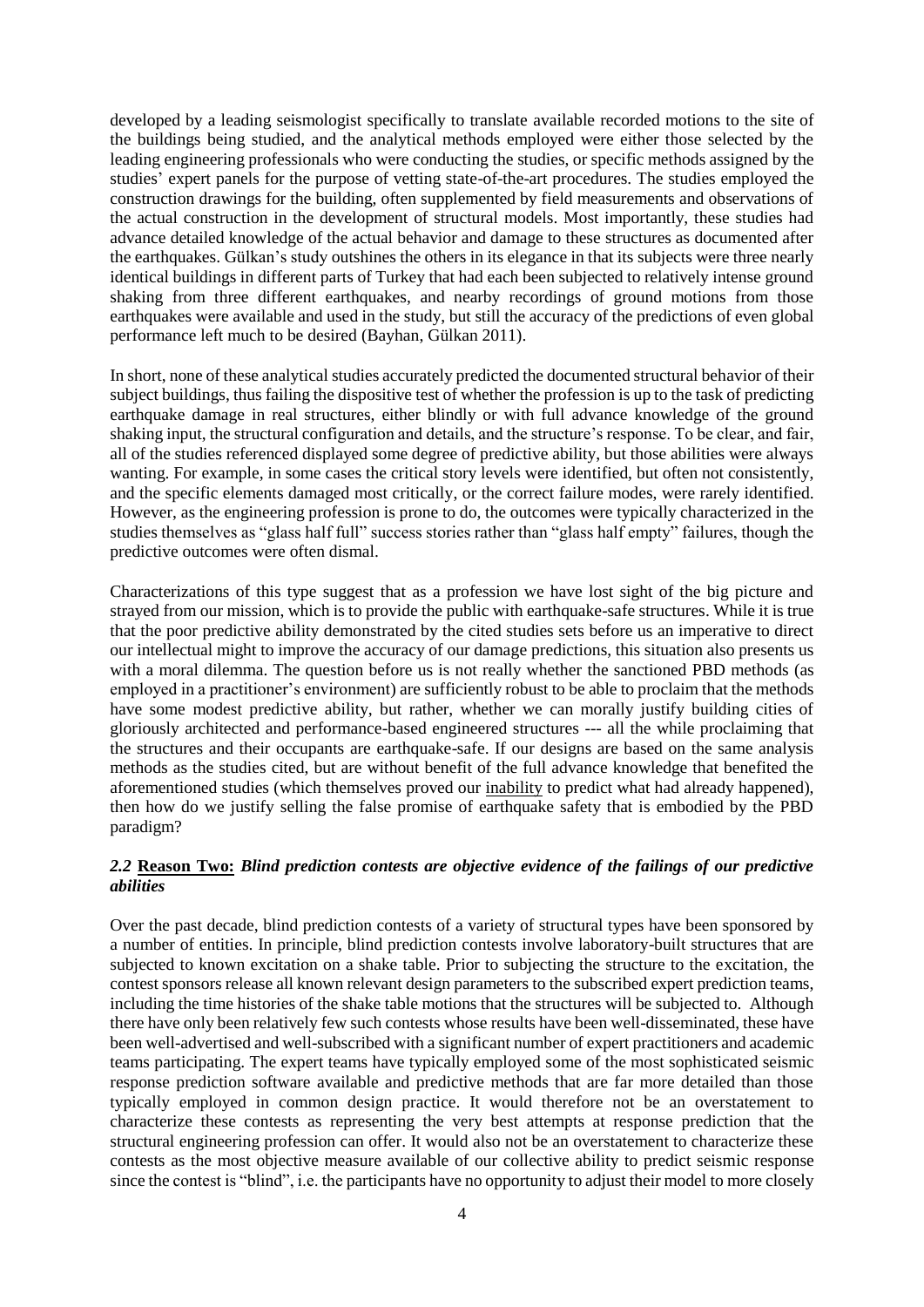match the performance of the laboratory specimen prior to submitting their predictions. In the sense that the contests require prediction of performance before the fact, they simulate the design profession's real assignment. They are, of course, also far simpler than what the design profession is charged with because the specific input motion is known in advance, the construction quality of the test specimen is more tightly controlled than for structures built for commercial purposes, the material properties of the test specimen are known in detail, and in some contests, there are no nonstructural interactions that need to be considered because the structures are bare. Moreover, the structures are far simpler and far more regular than is the vast majority of commercial-purpose structures.

Two of the better publicized blind prediction studies were organized by the Pacific Earthquake Engineering Research Center (PEER) in 2010 and by the E-Defense Steel Building Project in 2007 (Terzic et al. 2015; Pavan 2008; Ohsaki et al. 2008). In the PEER contest, a single full-scale reinforced concrete bridge column was subjected to six consecutive unidirectional ground motions and forty-one teams from fourteen different countries using 12 different analysis engines participated, with 17 of the teams registered as professional engineers and the balance registered as researchers. In the E-Defense contest, a full-scale regular four-story building with composite floors and a reinforced concrete roof deck was subjected to scaled time histories of the Takatori record from the 1995 Kobe Earthquake and many professional and research teams also attempted to predict the structure's behavior.

In the PEER contest, there was wide dispersion in the results that varied according to the parameter being tracked. Predictions of displacement were significantly biased on the low side relative to the experimental results while predictions of response acceleration were significantly biased on the high side. (Fig. 1) These prediction errors suggest that nearly all the participants significantly underestimated damage and nonlinear response, which is particularly strong evidence of why performance-based engineering is more myth than reality.

Dismayingly with respect to PBD, residual displacement at the end of each ground motion was found to not be predicted with an acceptable degree of accuracy and had the greatest dispersion compared to all other response quantities, with the mean bias for the majority of the earthquakes exceeding 40 percent (Fig. 2). Moreover, the mean predictions for residual displacement were consistently lower than the experimentally measured residual displacement. Residual displacement being one of the best quantities for characterizing performance, this indicates a poor ability of the best in our field using the best available tools and methods to predict performance even of a single-degree of freedom system.

In the E-defense test, submissions were accepted from 47 analysis teams, consisting of 30 researchers and 17 practicing engineers. When the model was analyzed and the results compared to the shake table test result, the analysis results were also found to poorly represent the testing of the physical structure, with errors more than 100 percent. (Table 1)

In producing their results summary, the organizers of the contest removed "exceptional" data that was "obviously wrong" in order to produce useful statistics; this resulted in almost 13 percent of the results for certain parameters (e.g., overturning moment) being discarded offhand, an inauspicious start. Despite this culling of real participants' responses, the results are still appallingly dispersed. For example, the interstory drift angle has a mean, maximum, and minimum RMS of 1.36, 4.39, and 0.192, respectively, which suggests that each analysis is nothing more than a mathematics-based guess. This blind prediction study and others like it provide incredibly compelling evidence that we should not be pretending that the analysis results we generate via PBD methods correctly simulate the interaction between engineered structures and earthquakes. The necessity for physical validation of a hypothesis prior to it being declared to be factual is one of the first lessons taught in any fundamentals course in science, but contrary to all objective evidence, today's engineers have prematurely proclaimed PBD analysis tools to be sufficiently predictive for design, selling a "dream" to the general public and profiting handsomely while not letting on that as a profession we are not capable of accurately or reliably predicting performance of even simple structures with known ground motions *a priori*.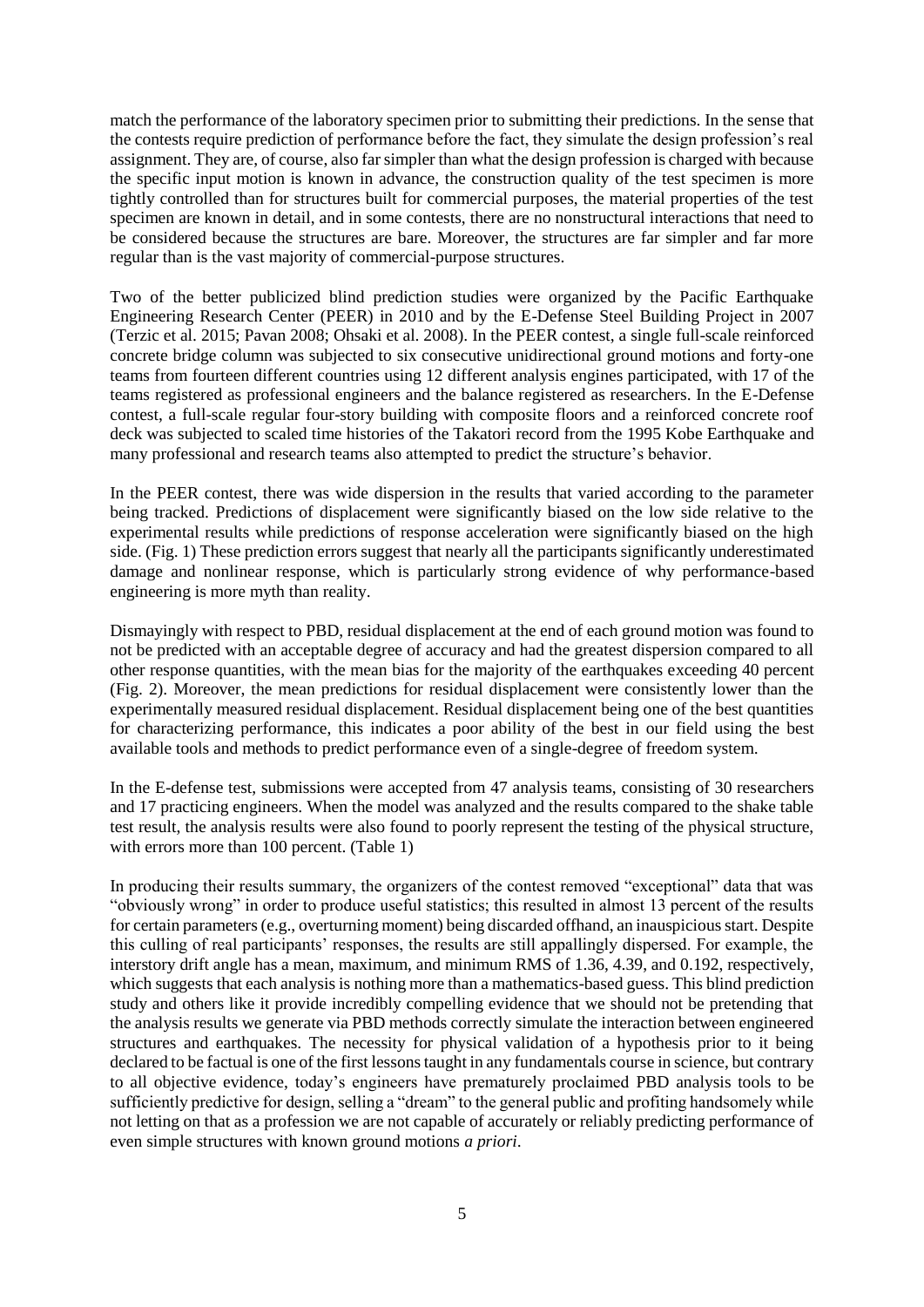

Figure 1 - Plots of predicted maximum displacement (left) and maximum acceleration (right) at the top of the column for each earthquake in the PEER contest (Terzic et al. 2015).



Figure 2 - Plot of predicted residual displacement at the top of the column after each earthquake in the PEER contest (Terzic et al. 2015).

Table 1 - Error evaluation in predicting relative displacements in different analyses (Pavan 2008).

| <b>TEST</b>      | <b>LEVEL</b>   | Displ. NS (mm)   | error % | Displ. EW (mm) | error % |
|------------------|----------------|------------------|---------|----------------|---------|
| <b>MEASURED</b>  | 1(GL)          | $\overline{0}$   |         | $\mathbf{0}$   |         |
|                  | $\overline{c}$ | 75               |         | 47             |         |
|                  | 3              | 135              |         | 95             |         |
|                  | $\overline{4}$ | 177              |         | 134            |         |
|                  | 5 (Root)       | 200              |         | 157            |         |
| <b>PRE TEST</b>  |                | $\theta$         |         | $\overline{0}$ |         |
|                  | $\overline{2}$ | 128              | 71%     | 105            | 123%    |
|                  | 3              | 218              | 61%     | 185            | 95%     |
|                  | $\overline{4}$ | 282              | 59%     | 247            | 84%     |
|                  | 5              | 321              | 61%     | 292            | 86%     |
| <b>POST TEST</b> | 1              | $\boldsymbol{0}$ |         | $\overline{0}$ |         |
|                  | $\overline{2}$ | 171              | 128%    | 114            | 143%    |
|                  | 3              | 259              | 92%     | 175            | 84%     |
|                  | $\overline{4}$ | 329              | 86%     | 232            | 73%     |
|                  | 5              | 373              | 87%     | 272            | 73%     |

#### *2.3* **Reason Three:** *Demand side uncertainty makes for bad science*

Like most other natural phenomena, no two earthquakes, past or present, are exactly the same. Each earthquake involves a portion of a fault interface violently releasing energy and shaking the ground in a distinct way. Nonlinear time history analysis conducted under the PBD umbrella has, until recently, typically involved subjecting a building to no fewer than seven different ground motions that are loosely derived from some previously recorded event on a faraway fault. Thus, in the exercise of PBD, structures are designed for ground motions that they are guaranteed to never experience. We do not suggest that this nod to experiential engineering is entirely misplaced; it is possible to learn a great deal about a building by analyzing its response to ground shaking that corresponds in some probabilistic sense to site seismicity. The flaw is that while this process may well reveal much about the structure that is relevant,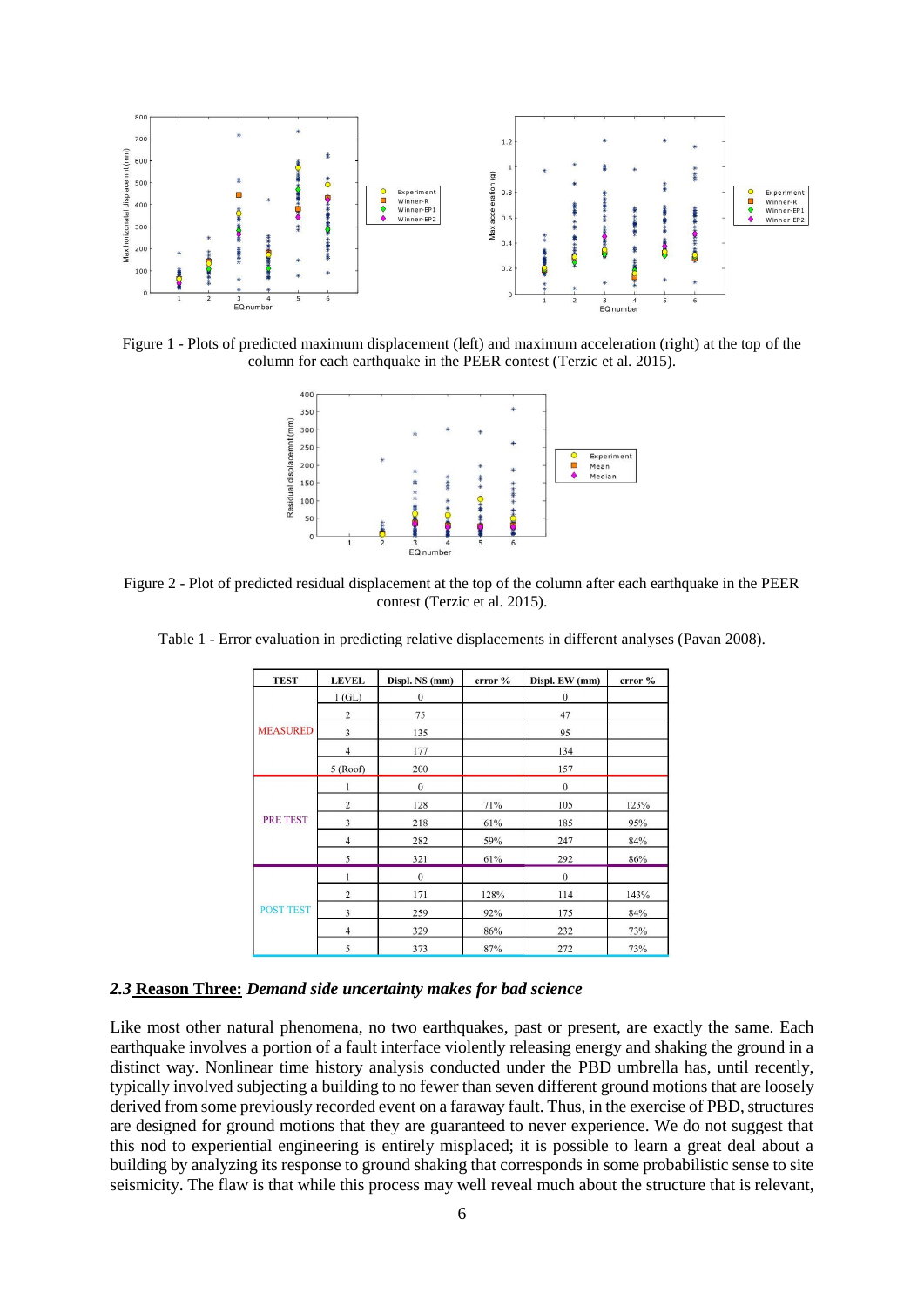it also may well leave the structure with a critical inestimable vulnerability to the actual ground shaking that will eventually occur -- which is not how PBD is being sold to society. The proposition that we can design structures to specific performance targets with reasonably high confidence when, for example, we are relying on analytical models that are subjected to a handful of ground motions having no known relationship to the design event that may actually occur, and when that handful of motions may simply be relatively small ground motion recordings that have been scaled up and adjusted to the analyticallyderived building period, would likely not pass as "good science" in any other field (ASCE 2017). However, the industry has plowed ahead with implementing a methodology that does not appear to us to be ready for "prime time", assuring those outside the industry that designs created using ground motions that have been scaled, matched, and synthesized will be safe in large earthquakes when no one really knows that safety is assured.

Examples of the hubris that underlies ground motion prediction and probabilistic seismic hazard analysis (PSHA) as a whole abound in recent history. The 2010 Darfield Earthquake, with a moment magnitude of 7.1, roughly realized the New Zealand Standard (NZS) design spectral acceleration demands for downtown Christchurch and the 2011 Lyttleton Earthquake, with a moment magnitude of 6.2 significantly exceeded the NZS spectral acceleration for the "maximum considered earthquake," or 2,475-year event, as seen in Fig. 3 (i.e., the design earthquake and more than 1.5 times the design earthquake, respectively). That these two allegedly rare events occurred only five months apart on previously-unknown fault structures should give us all pause (Bradley et al. 2014). In addition, many other modern events, such as the 1994 Northridge earthquake also occurred on previously "blind", or unknown fault segments, which is problematic, due to the necessity of identifying all contributing seismicity sources if the PSHA methodology is to have any validity. It is not as though earth scientists are simply putting the finishing touches on a database of the characteristics of all seismic structures in existence - they are discovering new sources of earthquakes all the time, as well as earthquakes with characteristics never before observed. The uncertainty associated with this evolving understanding of seismicity does not go away simply because the structural community chooses to assume that the inputs to their design process are known, and chooses to characterize their performance-based designs as earthquake-safe even knowing that the demand side of the equation is at best incomplete. If we are going to represent seismicity and structural performance probabilistically, and tell the world that our methods are sufficiently robust that we have reduced the uncertainty with respect to our ability to design earthquake-safe structures to an acceptable level, we would do well recognize and to publicly acknowledge both the underlying fallacy of the approach and the plain meaning of the word uncertainty. We cannot fairly represent to the general public that we can quantify uncertainty for data sets of unknown size and characteristics, regardless of what the statisticians tell us.



Figure 3 - Geometric mean recorded ground motion spectra for the September 2010 event (left) and February 2011 event (right) relative to the New Zealand Standard 1170.5 500-year return period design spectrum (the black dashed lines) (Bradley et al. 2014).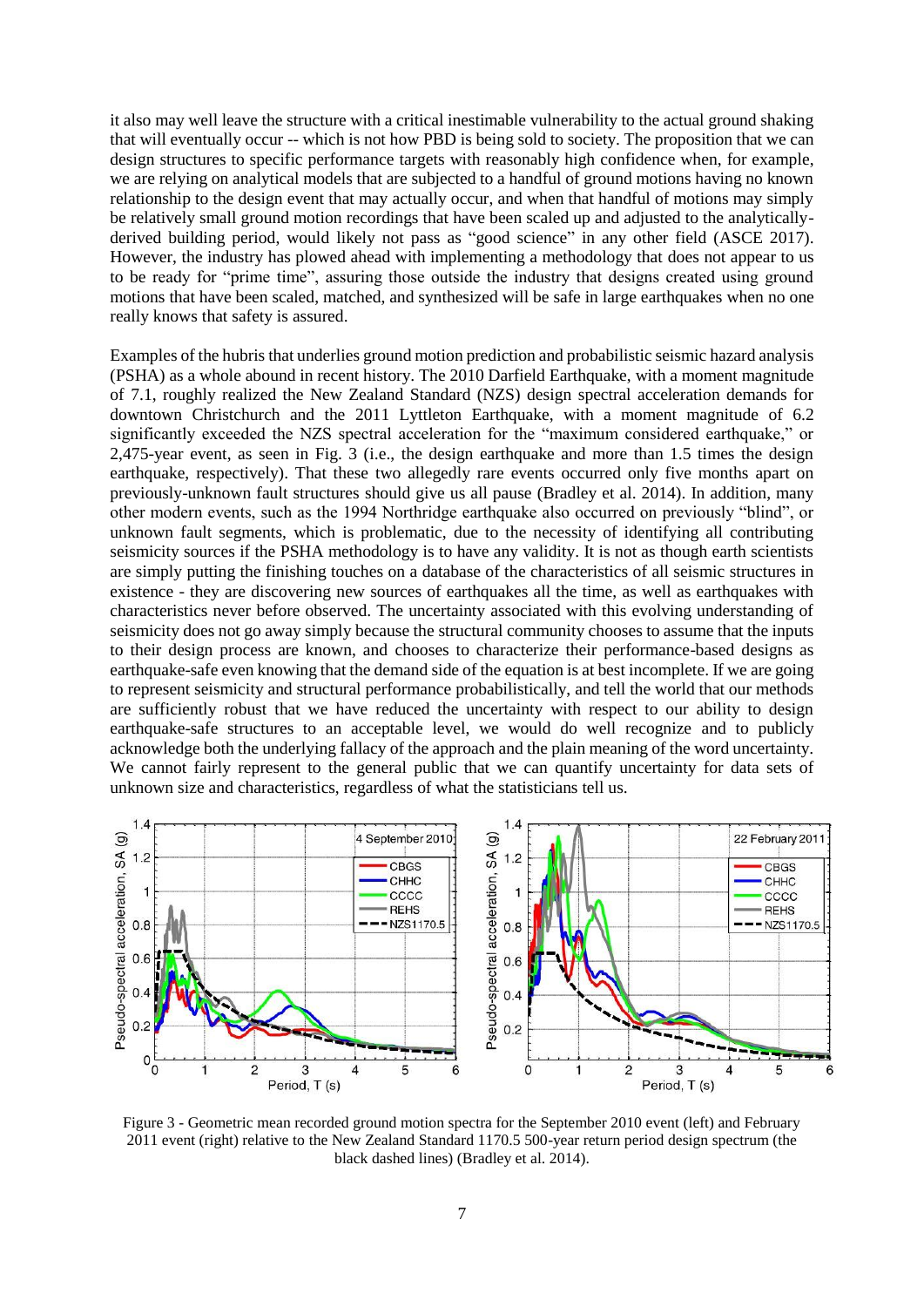The cornerstone of the state-of-the-art of PSHA, the NGA West 2 Ground Motion Prediction Equations (GMPE), were developed as regressions of more than 21,000 acceleration response spectra of recorded ground motions. However, nearly 40 percent of these spectra have been found to not reflect rational ground shaking properties: namely, the spectra do not asymptotically approach the peak ground displacement at very long periods as they should --- if we agree that basic structural mechanics must be satisfied (Malhotra 2015). As a result, the industry's latest-and-greatest means of selecting ground motions is based on a flawed population of ground motions, which relegates all nonlinear time-history analyses conducted under the umbrella of PBD to a "garbage in-garbage out" reality. As a result, these widely-used GMPEs generate spectral velocities and displacements that fail to match the basic physics of the problem, so how can we expect them to generate realistic predictions of earthquake response?

For the vast majority of design engineers, ground motion acceleration time histories are an abstraction, something handed to them by the geotechnical engineer on their project. This is, hopefully, less true for PBD designers, but they too exhibit a lack of critical introspection regarding ground motions themselves (and seismic hazard issues in general) that would certainly give an outside-the-industry stakeholder pause --- if only they knew and understood what is common in our industry. For instance, peak ground displacements (PGD) in near-fault zones are significantly biased by common signal processing techniques: this bias can create a PGD ratio of two-to-one between unprocessed and processed records, respectively (Kamai, Abrahamson 2015). Even more alarming to the authors is the abject neglect of peak ground velocity (PGV) and PGD within the PSHA methodology which is beholden mostly to PGA. Even where PGV and PGD demands are the ground motion parameters of greatest structural concern, these are generally byproducts of a PGA-based methodology, single and double integrals of ground acceleration, rather than drivers of the ground motion selection process. The fundamental flaw is that PSHA-based ground motion selection is rooted in the assumption that PGA, PGV and PGD have similar relationships to earthquake magnitude, but this assumption is demonstrably false. There is little correlation between PGA and PGD for large magnitude earthquakes, especially at near-source locations; while PGA saturates with magnitude, PGD does not. In essence, there is a great deal more uncertainty associated with predicting PGD for near-fault sites than PGA (Yamada et al. 2009). We are greatly concerned that the buildings most affected by large ground displacements are long-period, near-source structures, like high-rises and seismically-isolated structures in cities with nearby faults, which is the same inventory of structures most likely to be designed under the PBD paradigm. Currently, we see that ground motion selection for some of these structures is targeting PGD, but the above-noted poor correlation across magnitudes is still not being accounted for when records are scaled.

In sum, we believe that the myriad sources of seismic demand uncertainty, which are only broached in passing above, seriously undermine the representation that engineers are today able to develop accurate quantifications of seismic risk and structural performance, which are bedrock PBD concepts.

# *2.4* **Reason Four:** *Embracing the absurdity of it all - different answers mean no one really knows*

The engineering profession is obsessed with analysis-based numerical simulations, employing them as surrogates for empirical evidence at every turn. The reason is obvious: there is a dearth of empirical data on the actual performance of structures designed using performance-based methods during strong earthquake shaking, so no one really knows how any performance-based building will perform. Simulations are our only recourse, the only feasible, cost-effective alternative available. But the absence of empirical data and the feasibility of conducting analyses does not justify the construction and occupancy of cities whose premise of earthquake safety is founded almost entirely on simulations. We now develop the designs for the grandest most daring structures ever built by relying entirely on simulations, then we validate that those designs will work using more simulations. Then we peer review them, sometimes using more simulations. Yet the one proven element in all of this is that simulations are neither accurate nor good performance predictors, even when we know the outcome. While it seems that the old twentieth century saying, "Better living through chemistry" has been transmuted by engineers today to "Better living through simulations," it was a sales pitch then and it remains a sales pitch now and, unfortunately, the engineering profession has swallowed too much of its own kool-aid.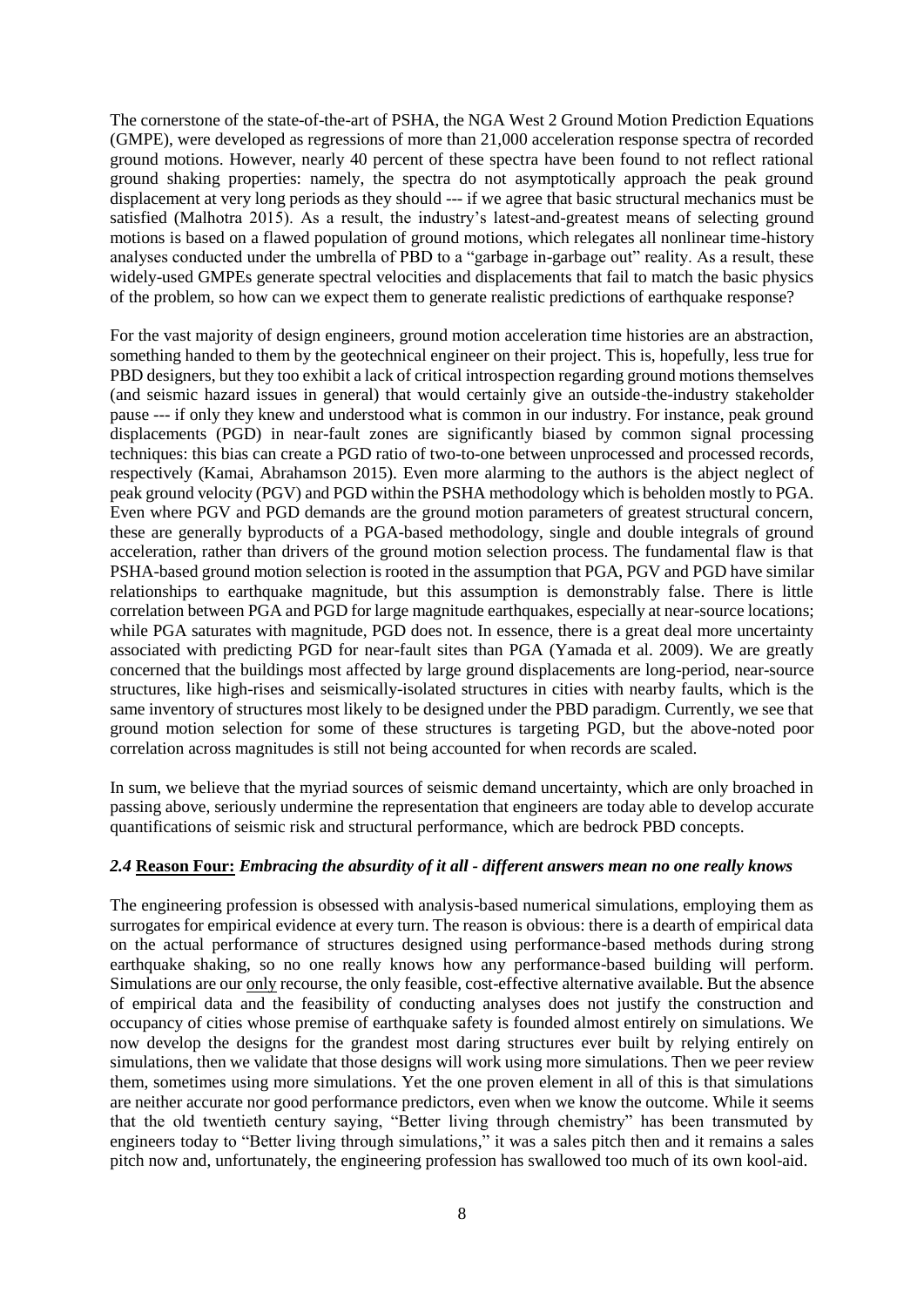The nature of the problem should be readily apparent to anyone who is looking, anyone who cares to look. In the US, ASCE 41 has become the de facto standard for performance-based assessment and design and the PEER Tall Buildings guidelines are now referenced regularly for the design of tall buildings in regions of high-seismicity on the west coast (ASCE 2014; PEER 2010). Other design guidelines like the Los Angeles Tall Buildings procedure are accepted in Los Angeles (LATBSDC 2015). Each of these documents sets forth different "rules" for simulation performance and thus for validation that a design is appropriately earthquake-safe. ASCE-41 itself sets forth four different analytical methods. Eurocode 8 as well allows for a suite of analysis methods to be used (BSI 1996). Obviously, none of these different methods could be expected to generate precisely the same predictions of behavior for any specific building, and practitioners well-versed in the use of these documents know that they do not. In the discussion below, we focus on this issue at several levels: document-to-document methodological disparities; assessment technique-to-assessment technique disparities within each document; modeling technique-to-modeling technique disparities between the users of the methodologies and assessment techniques; and analysis software-to-analysis software disparities between different analysis engines in common use across the globe.

At its simplest, it should be clear that each of these documents sets forth similar methodologies, though there are clear differences between them. Indeed, there would be no need for these different documents if the methodologies were precisely the same. The differences in the methodologies are significant enough, or thought to be by the various groups that authored these various documents, that there is regular professional tussling over the various provisions, and it might be said that a friendly competition exists between some of them. Moreover, to some degree, the documents fill different niches and are not interchangeable. While ASCE-41 is taken to have general purpose applicability, PEER and LATBSDC are defined for tall buildings only. Yet the latter are not simply excerpts from ASCE-41; they have provisions that the authors believe are especially needed to accurately assess and design tall buildings for earthquake resistance. How is the profession to reconcile this? Is it appropriate to use ASCE-41 for assessment and design of very tall buildings, or is it not? What is the added risk to society of using one of these documents over another? Does one of the documents really produce "better" assessments and designs? Returning to our theme, it is clear that these questions are all rhetorical because we will never be able to answer them until the big experiment takes place when a city full of function-critical structures designed using these various documents is subjected to strong earthquake shaking.

As one strong indication that our profession is blindly plowing ahead with design of function-critical structures without paying heed to the most obvious analytical limitations and their lack of readiness for prime-time, one only needs to examine the findings of researchers and professionals who have studied and compared damage predictions generated by various assessment techniques (ATC 2005). We view some of their findings to be nothing short of terrifying. As only one example and as summarized in FEMA 440, various researchers have reported that one commonly used nonlinear analysis technique set forth in ASCE-41, the Capacity Spectrum Method (CSM) overestimates displacement response --- while other researchers have found that it underestimates response. How can it be that researchers cannot even agree as to whether an assessment method employed worldwide overestimates or underestimates response? This inconsistency is not an indictment of CSM but rather is an indictment of the ability of engineering research community even to competently evaluate the efficacy of one of its sanctioned performance-based analysis methods. *If in assessing CSM we cannot even achieve a consensus as to whether it generates overly conservative or unconservative estimates of building displacement response, what business have we designing structures using any performance-based method*?

Assessment technique-to-assessment technique disparities that exist within each of the cited published documents are also an issue. The techniques within each document typically extend across a wide range of complexities from linear static to nonlinear dynamic. One need not ask if these different techniques would produce different designs or different results when a given structure is being assessed for adequacy; we all know they produce inconsistent predictions of performance. Indeed, how could a linear dynamic method or a nonlinear static method generate the same results as a nonlinear dynamic analysis method? If either did, no one would ever opt to undertake the more expensive, more time-consuming analysis types. To explain the fact that each method yields different answers, most professionals will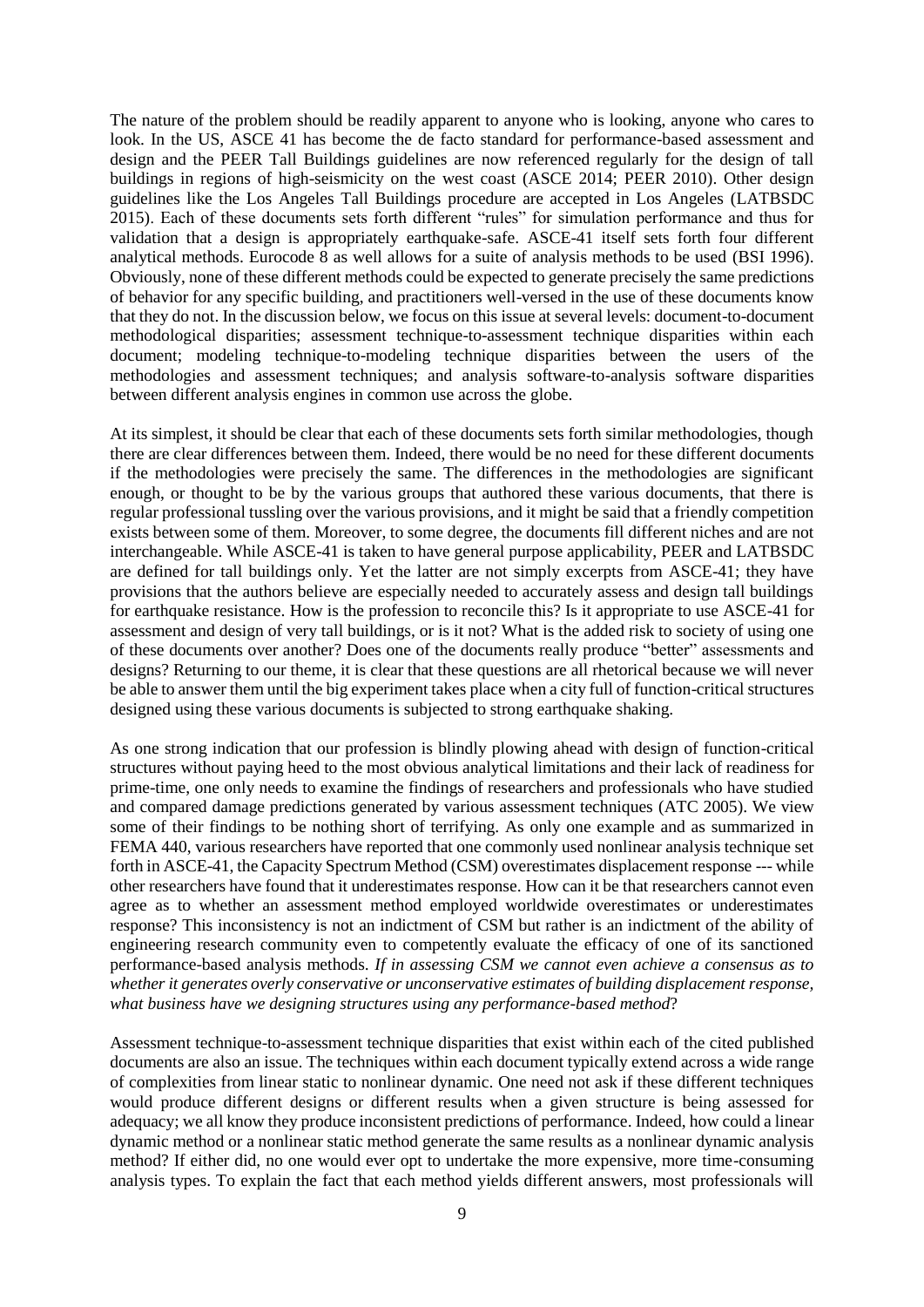argue that the linear methods are merely "more conservative", but this is a cheap out that projects a misbegotten air of confidence when none of us really knows if either method will generate reliable predictions of performance when applied to a structural system that has never been field-tested.

Modeling technique-to-modeling technique disparities between the users of the various methodologies and assessment techniques, as well as analysis software-to-analysis software disparities between different analysis engines in common use across the globe, also create a quandary for anyone examining this issue. Simply put, practitioners executing the most state-of-the-art methods at their disposal, in circumstances where cost is virtually no object, generate radically dissimilar predictions of performance. The dissimilarities are often not trivial; they rise to the level of life-and-death level significance, for hundreds if not thousands of future occupants. For example, construction of a 48-story, mixed use, reinforced concrete shear wall building in Las Vegas was abruptly terminated at the 26th level when the global financial crisis occurred and defects in the as-built reinforcement were identified. After the work stoppage, numerous expert teams -- many of whom are luminaries in the development of codes and standards pertaining to earthquake engineering and who played prominent roles in the development of the performance-based methodologies mentioned above, were retained to study the building and its seismic adequacy. Their simulations all relied on nonlinear dynamic simulation methods and all used software, such as PERFORM® 3-D by Computers and Structures, Inc., which is widely recognized as an industry-leading performance-based analysis tool. Some used ASCE-41, some used the PEER Tall Buildings Guidelines and some used the Los Angeles Tall Buildings document. In support of the theme of this paper, the breadth of the predictions generated from these simulations was staggering and ranged from total collapse, including collateral damage to adjacent structures from the collapse, to modest damage that would normally fall well-within expectations for engineered structures subjected to a design event. Some experts' simulations led them to recommend complete and immediate demolition of the building while other argued that virtually nothing needed to be done except to correct some localized weaknesses. Even understanding that these experts were representing different parties, their simulations all relied on the same basic model geometries and material strengths, and all could be tied to modelling methods supported by the documents and guidelines on which each simulation was based. At a minimum, the scatter in these results should give pause to all who promote performance-based engineering methods as a methodology that reduces the uncertainty of the outcome to tolerable levels.

# *2.5* **Reason Five:** *PBD yields results with poorer than a 70% confidence level*

Members of the National Earthquake Hazards Reduction Program (NEHRP) Provisions Update Committee (PUC) issue team that developed the change proposals for Chapter 16 of ASCE/SEI 7-2016 published a series of articles intended to educate engineers about the reasons for the changes and their practical effects. One of the changes involved increasing the minimum number of required simulations, from seven to eleven. The first article in the series, which covers the methods for ground motion selection and scaling, states that, "results for fewer [than eleven] ground motions demonstrated significantly more variability. We recommend the use of a minimum of eleven motions based on the FEMA (2012) findings and the judgment of the team." As a point of reference, the paper cites a FEMA study (FEMA P-58): "when eleven motions are used, mean response parameters (primarily story drift) are predicted within 30% at a 70% confidence level" (Haselton et al. 2017). While not identical, FEMA P-58 states, "when ground motions are selected without consideration of spectral shape, analyses using eleven pairs of properly scaled motions can provide a reasonable estimate of median response, defined as 75% confidence of being within plus-or-minus 20% of the median (Huang et al., 2011)" (FEMA 2012). Who among you are today using PBD to design a high-rise are aware of and comfortable with this statistical confidence? Who among you has any information that the confidence is any better?

If the above is not enough to concern PBD practitioners, we call attention to certain caveats and assumptions behind the above-noted statistics, in the words of the researchers citing FEMA P-58:

Simple bilinear models were used [to generate the statistical conclusions cited] although the writers recognize that deterioration of strength and stiffness will affect distributions of displacement and acceleration response. Yield strengths were set at infinity, 0.40W, 0.20W, 0.10W, and 0.06W to represent, albeit simplistically, conventional and isolated (0.06W)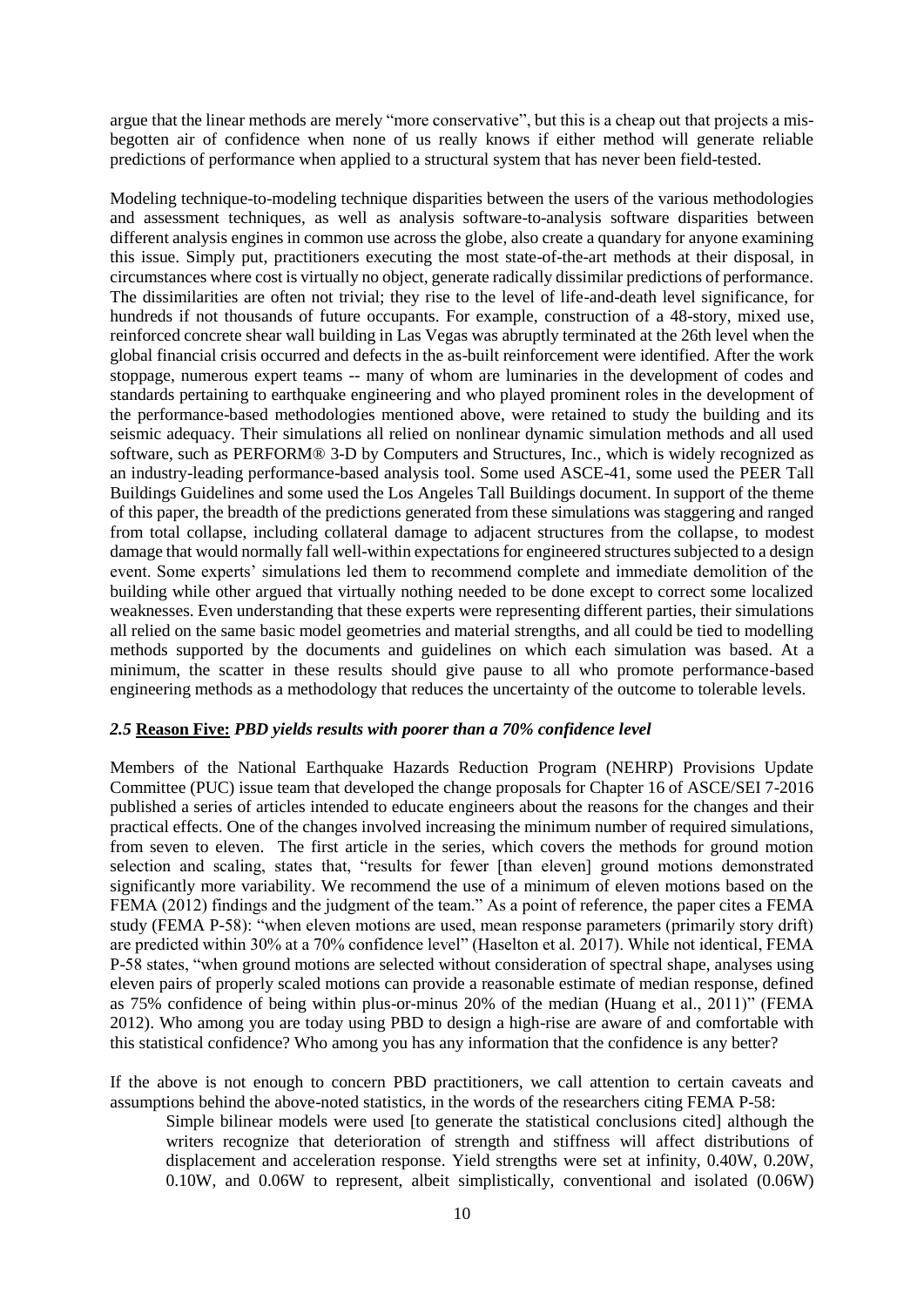construction, where W is the reactive weight of the structure. For the oscillators with yield strengths of 0.10W and larger, the elastic period ranged between 0.05 s and 2 s; for the oscillator with a yield strength of 0.06W, the post-yield (isolated) period ranged between 2 and 4 s... Using bilinear SDOF oscillators will limit the utility of the results and observations presented subsequently to low-rise, code-conforming, regularly configured buildings whose displacement response (and thus damage) is dominated by one mode of response. (Huang et al. 2011)

It ought to be troubling to all of us that the statistical basis for the PBD methodologies set forth in FEMA P-58 and ASCE 7 is the cited research, to wit:

- The achieved statistical confidence achieved when 11 suites of ground motions are used, (e.g., results "predicted within 30% at a 70% confidence level") is absurdly low relative to common engineering expectation that 90 or 95 confidence is achieved for most codified design. Using the equations and uncertainty in the Huang et al. research, an analysis would require 81 ground motions to achieve 90 percent confidence of being within plus-or-minus 10 percent of the "true" median response --- and even then would be achieved only within the limits of the study, "*lowrise, code-conforming, regularly configured buildings whose displacement response (and thus damage) is dominated by one mode of response*." Given this, how can anyone justify using 11 suites of ground motions as the basis for PBD for a high-rise?
- These statistics and the stated limits of their applicability are not common knowledge among engineering practitioners who are using or considering using PBD. We admit to being unaware of the statistical confidence levels stated in the reviewed research despite experience with multiple PBD projects and involvement in design provision and building code development. Information like this has not been but must be widely disseminated to practicing structural engineers and to stakeholders so that everyone can make informed decisions about using PBD.
- The research by Huang, et al. employed a ground motion selection and scaling technique called distribution-scaling. To the authors' knowledge the distribution-scaling ground motion technique is not commonly used in practice. Huang, et al. make it clear, however, that other ground motion selection and scaling techniques cannot provide a reliable estimate of "true" response because they do not explicitly consider the distribution of spectral acceleration present within the hazard. The ground motion selection methods of Chapter 16 of ASCE/SEI 7-16 do not even include distribution-scaling. It is therefore entirely unknown if the statistical confidence associated with ground motion selection methods that are in common use even reach the very low confidence threshold noted by the Huang et al. research.

In sum, we are alarmed and mystified at the use of PBD to justify the design of high-rise buildings, as well as the continued push to broaden the use of PBD, given that there is neither empirical nor acceptable statistical basis for it. Beware uncharted waters!

# **3. REFERENCES**

Alali A, Anderson J, Beck J, et al (1995): Report No. SAC 95-04, Part 2, Technical Report: Analytical and Field Investigations of Buildings Affected by the Northridge Earthquake of January 17, 1994. *SAC Joint Venture,*  Sacramento, California.

American Society of Civil Engineers (2014): Seismic Evaluation and Rehabilitation of Existing Buildings. *ASCE Standard ASCE/SEI 41-13,* Reston, Virginia, USA.

American Society of Civil Engineers (ASCE) (2017). "Minimum design loads and associated criteria for buildings and other structures." *ASCE/SEI 7-16*, ASCE, Reston, VA.

Applied Technology Council (1996): Seismic Evaluation and Retrofit of Concrete Buildings, *California Seismic Safety Commission, Report No. SSC 96-01, ATC-40, Applied Technology Council,* Redwood City, California.

Applied Technology Council (2005): FEMA 440 - Improvement of Nonlinear Static Seismic Analysis Procedures, *Applied Technology Council,* Redwood City, California.

Bayhan B, Gülkan P (2011): Buildings Subjected to Recurring Earthquakes: A Tale of Three Cities. *Earthquake Spectra, 27 (3), 635-659*, *Earthquake Engineering Research Institute,* Oakland, California.